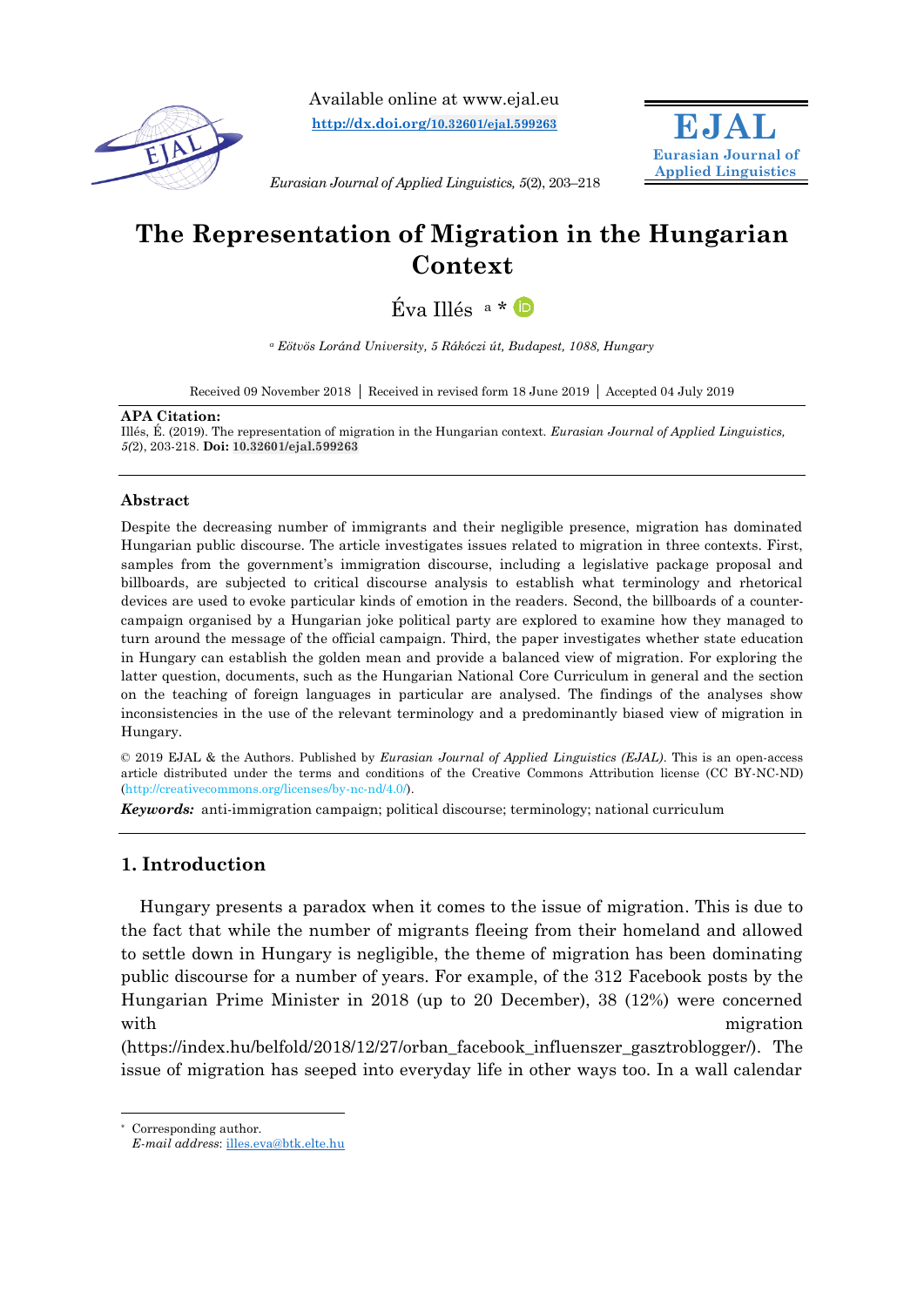published by a local authority in the capital of Hungary, a special section has been devoted to the details of police officers with whom people living in that particular area can get in touch in case of emergency or when witnessing a crime. On the list of crimes, the first one mentioned is drug abuse, while the second is migration and illegal immigration (https://444.hu/2018/12/18/a-2019-es-jozsefvarosi-naptarbolmegtudhatod-kit-kell-ertesitened-ha-zavaro-bevandorlo-vagy-hajlektalan-van-akornyeken). There have also been measures at the legislative level. In 2018, the Government proposed a legislative package called Stop Soros, which was passed by Parliament in June 2018. The aim was "to protect Hungary from immigration and its organisers" (http://www.kormany.hu/en/prime-minister-s-office/news/government-to-

Migration has remained high on the agenda despite a sharp decline in the number of immigrants arriving in Hungary over the past few years. After the 2015 peak, 2016 and 2017 saw a considerable decrease in the number of arrivals: from 177,135 in 2015 to 29,432 in 2016 and 3,397 in 2017 (KSH Hungarian Central Statistical Office, n. d.).

submit-tightened-stop-soros-legislative-package-on-tuesday).

The drop in numbers was caused by amendments to asylum legislation affecting arrival procedures and the treatment of asylum seekers. In addition,

in August and September 2015, together with the completion of the fence, Hungary designated Serbia as a safe third country, allowed for expedited asylum determination, and limited procedural safeguards. Additionally, climbing through the border fence or damaging it became a criminal offence punishable with imprisonment." (International Organization for Migration)

It should be noted, however, that the 2015 wave of immigration was not the first in the recent history of Hungary. A significant flow of immigration in the 1990s was followed by another one in 2008. In the 1990s, more than 70% of immigrants came from neighbouring countries with Hungarian populations, such as Romania, Ukraine and former Yugoslavia. From 2008, the ratio of immigrants from these countries started to decrease and by 2011 it went down to 33% (Gödri, Soltész, & Bodacz-Nagy, 2014). This was partly due to the fact that, as a result of Citizenship Act in 2011, Hungarians living abroad had the opportunity to obtain Hungarian citizenship and arrive in the country as citizens rather than immigrants. The decline in the number of ethnic Hungarians was partly compensated by immigrants from the EU, half of whom were Germans (Gödri et al., 2014).

The question then arises as to why migration has been dominating public discourse in Hungary at a time when the number of immigrants entering the country has been on the decline, and the issue and implications of migration seem to have no novelty value in the Hungarian context. In order to be able to  $-$  partially  $-$  answer this, the following questions will be raised in the study:

1. What migration-related terms and in what senses and connotations are used in public discourse and how this particular kind of use may influence public perception of immigrants?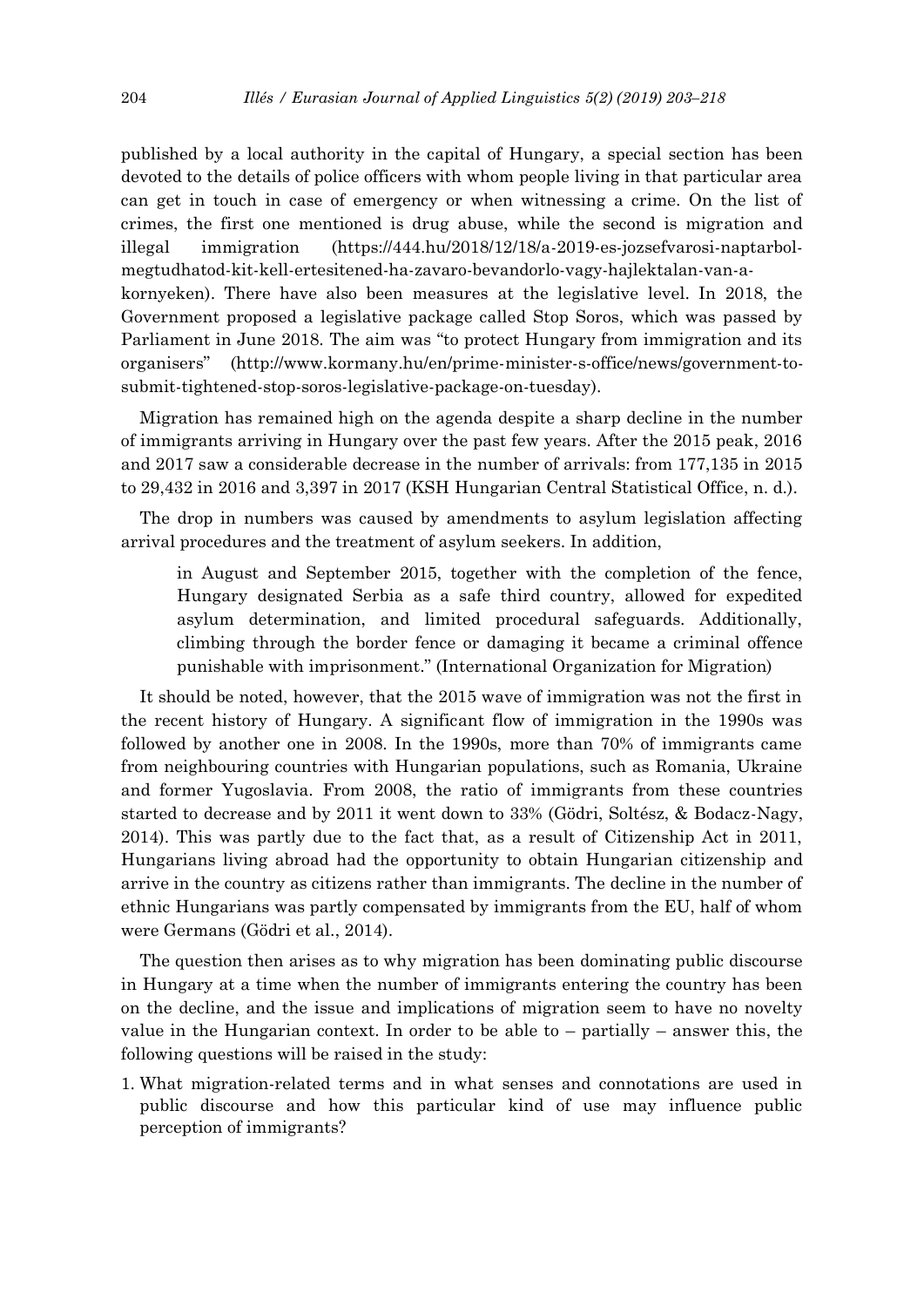- 2. How were immigrants and migration represented in the 2016 political campaign of the Hungarian Government and in the counter-campaign of the opposition Two-Tailed Dog Party?
- 3. How does the theme of migration feature in Hungarian state education, and in the Hungarian National Core Curriculum in particular?
- 4. Does the teaching of English play a role in the discussion or handling of migrationrelated issues?

Since migration is a highly charged political issue in Hungary, there is a lack of research examining how migrants are portrayed in public discourse, including education, unlike elsewhere in Europe or the USA (see, for example, Catalano, 2016; Guido, 2012; Hart, 2010).

### **2. Method**

The research comprises a case study of Hungary with regard to migration in the second half of the 2010s. The type of method that has been applied to answer the research questions is the analysis of documents and realia. The document sources include the Stop Soros legislative package proposal of the Hungarian Government (2012), the billboards of the 2016 campaign, the counter-campaign as well as the Hungarian National Core Curriculum (2012). The Stop Soros proposal serves the purpose of exploring the use of migration-related terminology, while the billboards provide data about the representation of migrants and migration in the Hungarian public discourse. The study of Hungarian National Core Curriculum aims to find out how migration features in the official guidelines for Hungarian state education.

The investigation of the data is based on critical discourse analysis (CDA), which views language and discourse as social practice: "[d]escribing discourse as social practice implies a dialectal relationship between a particular discursive event and the situation(s), institution(s) and social structure(s), which frame it: The discursive event is shaped by them, but it also shapes them" (Fairclough & Wodak, 1997, p. 258).

The text analysis of the documents intends to shed light on how various discursive mechanisms and strategies are exploited in the realisation of the Hungarian government's political stance with regard to migration. In so doing, the text analysis draws on the Discourse-Historical Approach (DHA) which enables the researcher to identify the topics as well as the discursive strategies that have been used in the case of a particular discursive event. The strategies that pertain to the analysis of the Hungarian documents and billboards include intensification, nomination, i.e., how social actors or phenomena are referred to linguistically, and predication which identifies the characteristics and qualities assigned to social actors or phenomena (Reisigl & Wodak, 2009). The investigation of the portrayal of migration and migrants in Hungarian political discourse also draws on the particular social practices employed in the representation of migrants (van Leeuwen, 2008). The relevant practices include impersonalisation, a type of objectivation, and individualisation. Since the sources in this study contain billboards, categories (e.g., communicating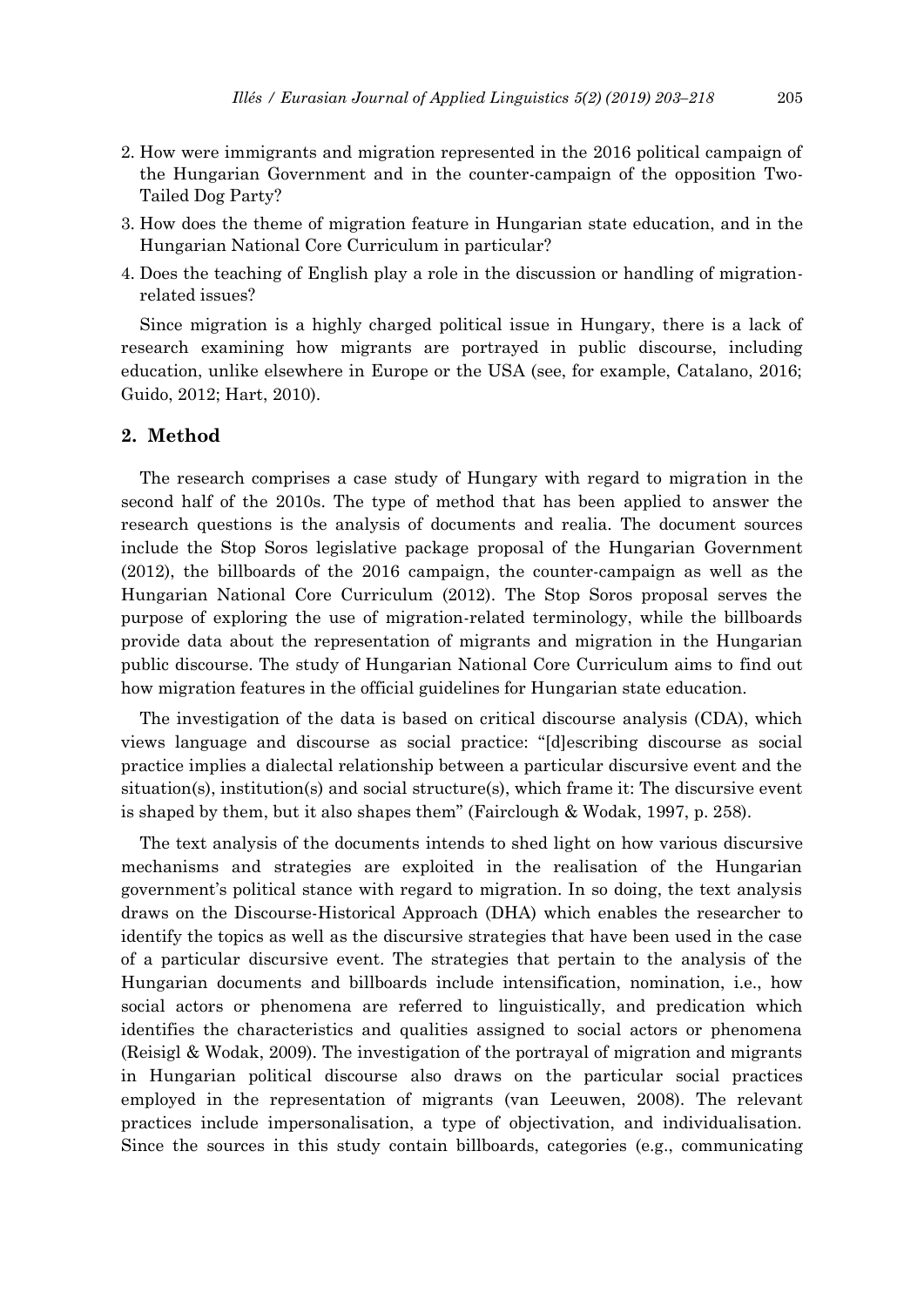social distance and social relations in pictures) suggested by van Leeuwen (2008) for the analysis of the visual representation of social actors feature in the present research as well.

### **3. Analysis of billboards and documents**

#### *3.1. Stop Soros legislative package proposal*

#### *3.1.1. Findings*

The purpose of the Stop Soros proposal is to force organisations which promote "mass migration" (p. 2) and are funded by international organisations to register and pay duties. In addition to organisations, there are sanctions against persons "organising immigration" (p. 2) who are either compelled to stay away from the borders or are refused access to such areas.

The title of the proposal refers to George Soros, a Hungarian-born billionaire and philanthropist, who is the founder of the Central European University and the Open Society Foundations. He is a well-known advocate of democracy and human rights. He supported the opposition before and during the collapse of communism in Hungary and elsewhere in Eastern Europe. Among the beneficiaries of Soros grants was the current Prime Minister of Hungary (https://www.kas.de/c/document\_library/get\_file?uuid=5d607048-a3d3-8ed7-93bd-23c2ae9d71de&groupId=252038). Recently, Soros has been the target of severe criticism for his alleged plan to resettle millions of illegal immigrants in Europe and financing civil movements which assist migrants, including refugees in Hungary.

Since the proposal of the Stop Soros legislative package represents a legal text which, by its very nature has to be in pursuit of precision (Gibbons, 2003), the document can be expected to provide a consistent and clear use of migration-related terminology. The aim of the analysis of the proposal is, therefore, to examine the terms that are used to refer to "refugees, asylum seekers and immigrants" (KhosraviNik, 2010, p. 1) who arrive at the borders of Hungary.

There is an array of various terms used already at the beginning of the document. In the second paragraph of the introduction (p. 2), there is reference to "immigration" and "immigrants". The subsequent paragraph qualifies immigration as "illegal" and includes the collocations of "immigration pressure", "migration propaganda", "human traffickers" and "illegal border-crossers who deserve a better life". The confusion and blurring of the distinction between different types of migration continues on the same page. The text claims that the proposed legislation is aimed at identifying "organisations supporting migration" and that Hungarians demand a "strong action against illegal immigration" and promote the strengthening of the protection of borders instead of "resettling" migrants.

The legislative package then raises the issue of the social responsibility of "organisations supporting illegal migration". Interestingly, within the same section (p. 3) the expression "organisations supporting migration" is also used. The terminology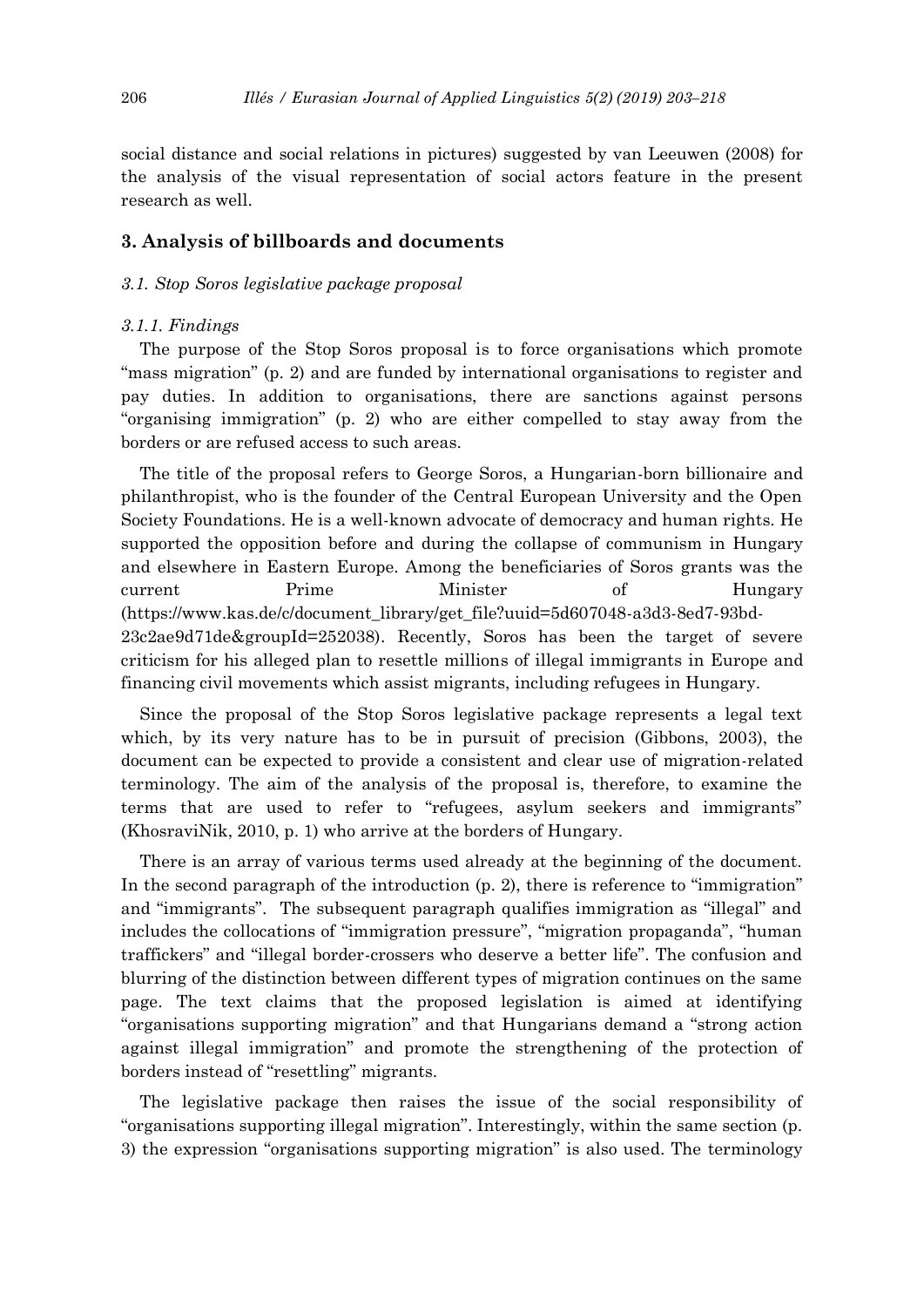changes on page 4, where there is reference to "illegal migrants" twice. However, from this onwards, the expression "organisations supporting illegal migration" becomes the most frequently used and standard terminology in the document: on pages 5-7, it occurs 16 times. Towards the end of the document (p. 17), the terms "organisations supporting illegal migration" and "organisations supporting migration", without the "illegal" qualifier are again used interchangeably: the former twice, while the latter four times.

The notion of an organisation supporting illegal migration is defined as an organisation or fund registered in Hungary which sponsors the illegal entry, takeover and stay of a third-country national applying for international protection in the EU, and which receives funding directly or indirectly from abroad (p. 5). There are at least two contradictions here. One is the paradox of how an organisation engaging in illegal activity can be recognised as a legal entity once it has been registered as an "organisation supporting illegal immigration". The second is the question of how the sources of funding pertain to the definition of such an organisation. The definition also seems to imply that organisations involved in the support of illegal migration are exempt from the payment of duties if they receive financial support from Hungarian sources. An organisation can thus have charitable status and be exempt from the payment of duties if it "has sufficient resources to meet the shared needs of society and the individual" and "can demonstrate that it has sufficient public support" (p. 14). Public support here means that at least half of the funding the organisation receives is from sources which are either resident or registered in Hungary and that the funding received from taxpayers' contribution to charitable organisations reaches at least half of the amount received from sources outside of Hungary (p. 14). It appears that the negative representation of particular organisations depends on the funding sources which, in turn, is an indicator of their public support.

### *3.1.2. Discussion*

What transpires from the proposal is that migration-related terms are used in a cavalier manner, which is fairly unusual in legal documents (Gibbons, 2007). First of all, there is no clear distinction between migration and immigration. One of the consequences of this is that the slightly more positive representation of migration (as opposed to immigration) which can be found in British newspapers (KhosraviNik, 2010), for example, does not feature in the legislative package. Another implication is that since migration is equated with immigration and both have negative connotations, emigration does not constitute part of the concept of migration and is perceived a separate entity which does not carry the negative associations migration and immigration are given in the Hungarian context. So rather than functioning as a superordinate with immigration and emigration as its hyponyms (Figure 1a), in this document migration is a synonym of immigration and represents the same level of abstraction as immigration and emigration (Figure 1b).

Migration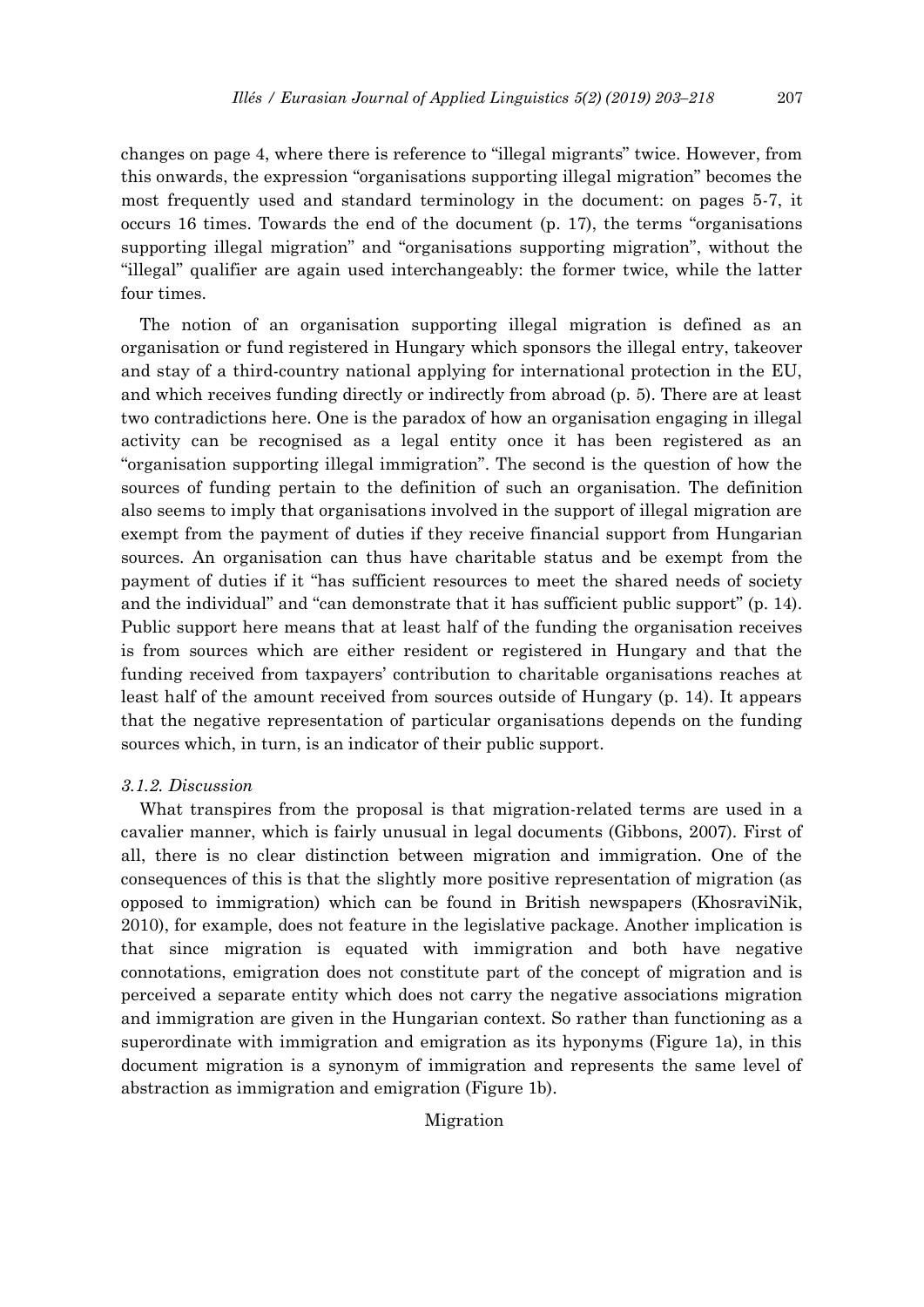Immigration Emigration Figure 1a. Semantics of migration terminology



Figure 1b. Migration terminology in the legislative package

Moreover, both migration and immigration are used more frequently with the "illegal" qualifier than without, which gives the impression that all cases of migration and immigration are against the law. This reflects the use of predication strategies (Reisigl & Wodak, 2012), whereby the most characteristic feature assigned to (im)migration in this document is the fact that it is "illegal" and as such poses a problem (van Leeuwen, 2008). The negative perception of (im)migration is reflected in other collocations as well. Apart from combining with the adjective "illegal", expressions in the document include "immigration pressure", "mass immigration", "crisis situation caused by immigration", "crisis situation caused by mass immigration" and "action against illegal immigration".

The collocations and other references evidence that the main topoi of the document are the topos of threat (KhosraviNik, 2010) and the topos of damage. Immigration presents a threat to national security (p. 2; p. 20; p. 23) endangering public interests, public safety, public order as well as public health (p. 20). Organisations supporting "illegal immigration" also pose a threat to the present constitution of the Hungarian population by, among others, intending to derail the government's immigration policy and cause damage to the national budget.

Throughout the document, those arriving at Hungary's borders are impersonalised (van Leeuwen, 2008) and are represented by abstract nouns rather than as persons. Immigrants are thus dehumanised (KhosraviNik, 2010). In the document, the noun "immigrants" appears once and "migrants" twice, whereas the abstract notion of immigration 25 times, often with negative qualifiers, such as "mass" or "illegal".

Furthermore, the different types of immigrants are not distinguished either. There is no reference to refugees or asylum seekers and their plight, nor is there a positive view of the support organisations may give to them. The main form of identification for all immigrants is negative in that they are classified as illegal (van Leeuwen, 2008). The only instance of individualisation (van Leeuwen, 2008) is the single mention of immigrants deserving a better life (p. 2). Otherwise, the human side of migration does not feature in the legislative package at all. The word refugee is mentioned only three times, once in the reference to the protection of borders against migrants and twice in the Hungarian title of the Minister for Immigration and Asylum.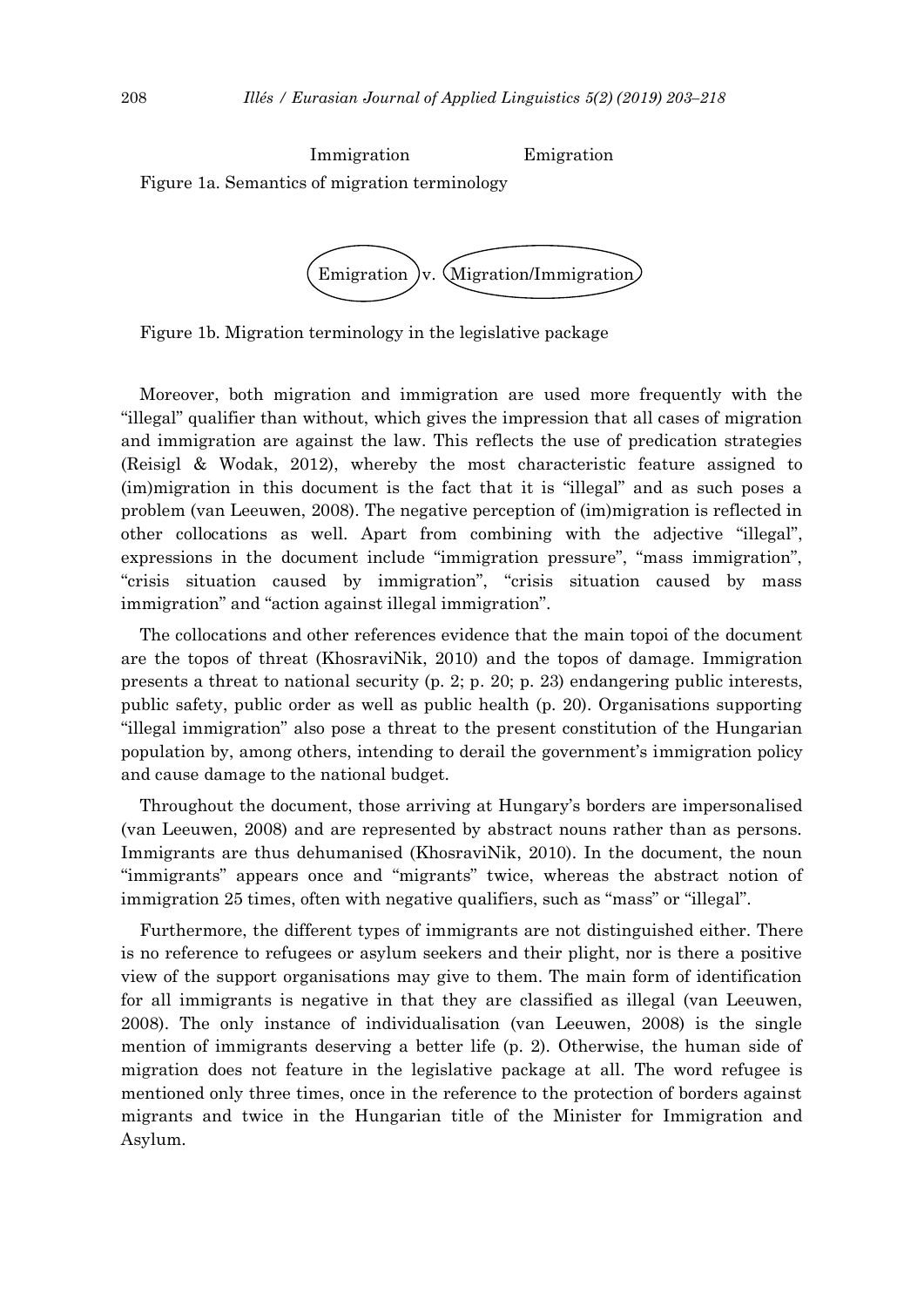In sum, the document conflates various migration-related issues, resulting in an imprecise and confusing use of the relevant terms. It also represents people involved in and with migration in an impersonalised manner as abstractions. The dominant representation of migration in the document is negative and the main message is that migration poses a serious threat to the Hungarian nation.

### *3.2. Billboards*

### *3.2.1. Government campaign*

In its campaign for the referendum against the forced resettlement of migrants in 2016, the Hungarian government used billboards to disseminate its view on the matter. The exploitation of billboards for political purposes is not new. However, what was different in the Hungarian context is that it was the government which put up billboards all over the country to convey its anti-immigration message.

While in Britain, for instance, the platform of anti-immigration discourse is mainly the print and online news media (Hart, 2010), in Hungary the genre of billboards has proved to be highly effective in communicating the government's ideology for several reasons. First of all, unlike print, online or other types of media, billboards provide a free and highly accessible display place for the public, and thus have greater distributional power than newspapers or television which require subscription. In a similar vein, whereas journalism entails secondary texts which "act as a lens through which primary texts are reified but may also be recontextualised" (Hart, 2010, p. 17), billboards comprise primary texts emanating directly from the source with no intermediary commenting on them. Third, messages on billboards are brief and limited to the very essence of the message, demanding very little processing effort on the part of the reader. Fourth, the Hungarian government's billboards demonstrate the kind of cooperation which is characteristic of communication for manipulation:

Text-producers would just not have been prepared to share valuable information unless, through reciprocal altruism, it served some long-term interest. And potential text-consumers would simply have refused to listen to and comprehend language if it went against their short-term interests. (Hart, 2010, p. 42)

In the Hungarian context the long-term interest of the government (generate fear of a group of people against whom the government can protect the country) coincides with how some of the population view immigrants. In a survey on Hungarians' attitude towards refugees between 1992 and 2012, it was found that a considerable section of society is xenophobe (40% in 2012), with xenophiles reaching only around 10% on average (Gödri et al., 2014). Interestingly, from the mid-2000s, the survey questions about providing asylum in Hungary included a made-up ethnicity, the Piresians, whose rejection indicated the "the overall, unspecified xenophobia of the respondent (59 per cent when first asked in 2006)" (Gödri et al., 2014, p. 18).

In what follows the messages and the delivery of the Hungarian Government's ideology on the billboards will be examined (Appendices A-G).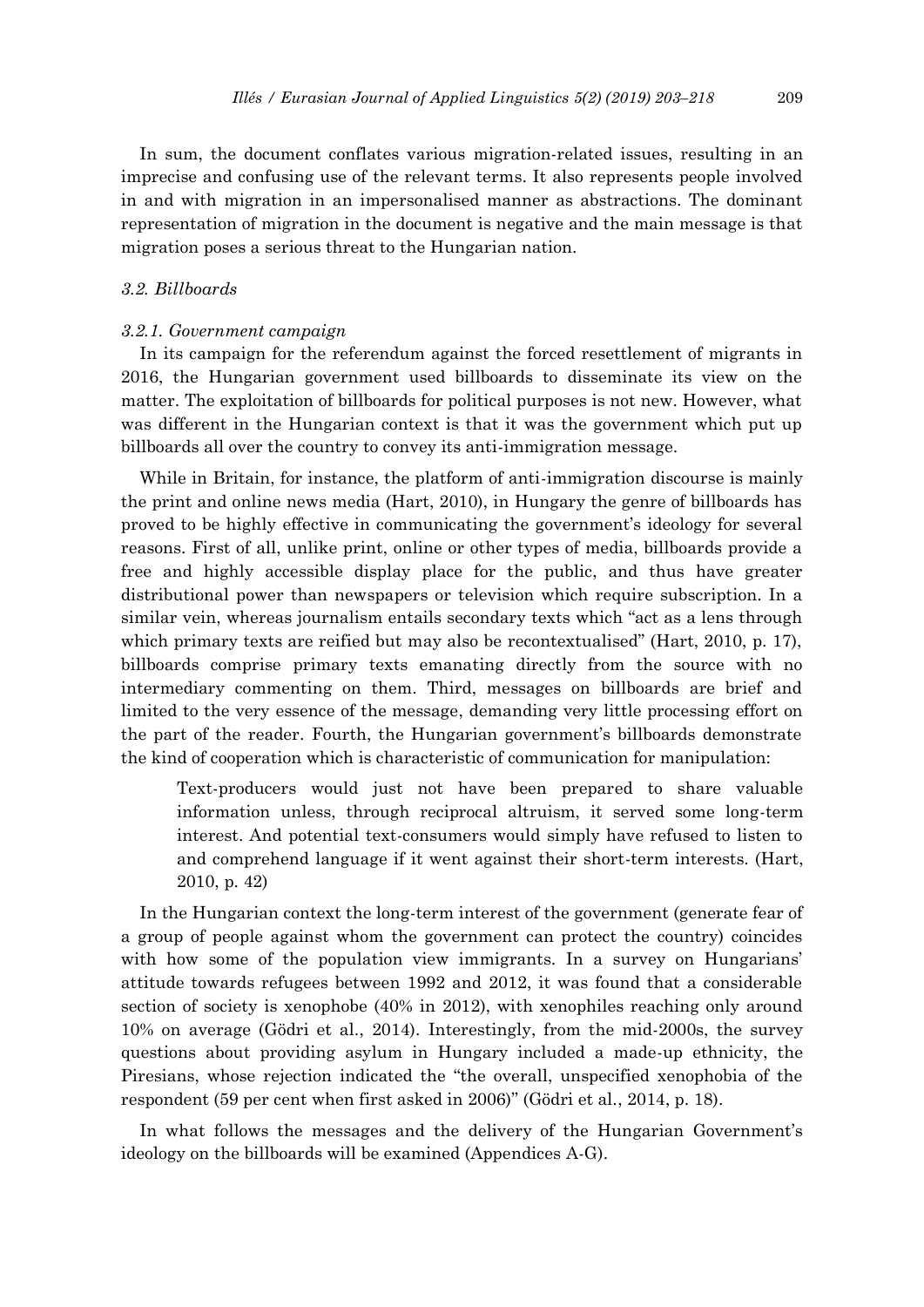#### *3.2.1.1. Analysis*

The background of the billboards is always the same hue of blue which makes them distinguishable straightaway. The messages on the billboards (see Appendices A-C) name and shame the person or the organisations which allegedly intend to force Hungary to accept immigrants against its will. All three contain a statement, the validity and truth of which are fortified by different rhetorical devices. The first one (Appendix A) uses multimodality, in the road sign STOP complemented with the name of George Soros, the Hungarian-born billionaire who has been unfoundedly accused of masterminding the resettlement of millions from Africa and the Middle East. Although the visual renders a strong and straightforward message, the text itself is less direct in its wording. For example, the agent performing the act of stopping Soros remains hidden. Is it the reader, the government or both together who should grapple with the task? The readers must work it out for themselves and in so doing they engage with the text, thus fulfilling the purpose of the political campaign. Also, rather than naming the people Soros intends to resettle in Hungary, a metonym is used where the regions stand for the people who come from those particular parts of the world.

In Appendix B, it is the EU that is accused of wanting to resettle thousands of illegal immigrants in Hungary. Here, too, a metonym is used (location for organisation), which makes the EU more alien by emphasising the geographical distance rather than showing Hungary as one of the EU member states. The text exploits the discursive strategy of intensification (Reisigl & Wodak, 2001) by asking a question (*Did you know*?) instead of using an assertion. The billboard in Appendix C refers to the UN's migration policy and implies that it is the UN, of which Hungary is also a member, which aims to force Hungarians to accept a policy that is alien to them. This time, the message is intensified by adding a sentence ending with an exclamation mark.

In Appendices D-E, it is mainly the visual representation of the social actors which helps emphasise the message. The picture in Appendix D depicts a smiling young woman as an individual representing Hungarians who reject illegal immigrants. She is shown in "close-up", which creates a short distance between the viewer and the image, and represents the person as if she is "one of us" (van Leeuwen, 2008, p. 138). Furthermore, the young woman is face-to-face with the viewer which strengthens the involvement between the viewer and her. The frontal angle also suggests openness and honesty.

In contrast, the imagine of the billboard in Appendix E could not be more different. The people there are depicted as a group, a stream of refugees who look similar. This homogenisation and impersonalisation gives the impression that "they're all the same" and "you can't tell them apart" (van Leeuwen, 2008, p. 144). The perceptible distance between the viewer and the refugees is created with the use of a "long shot".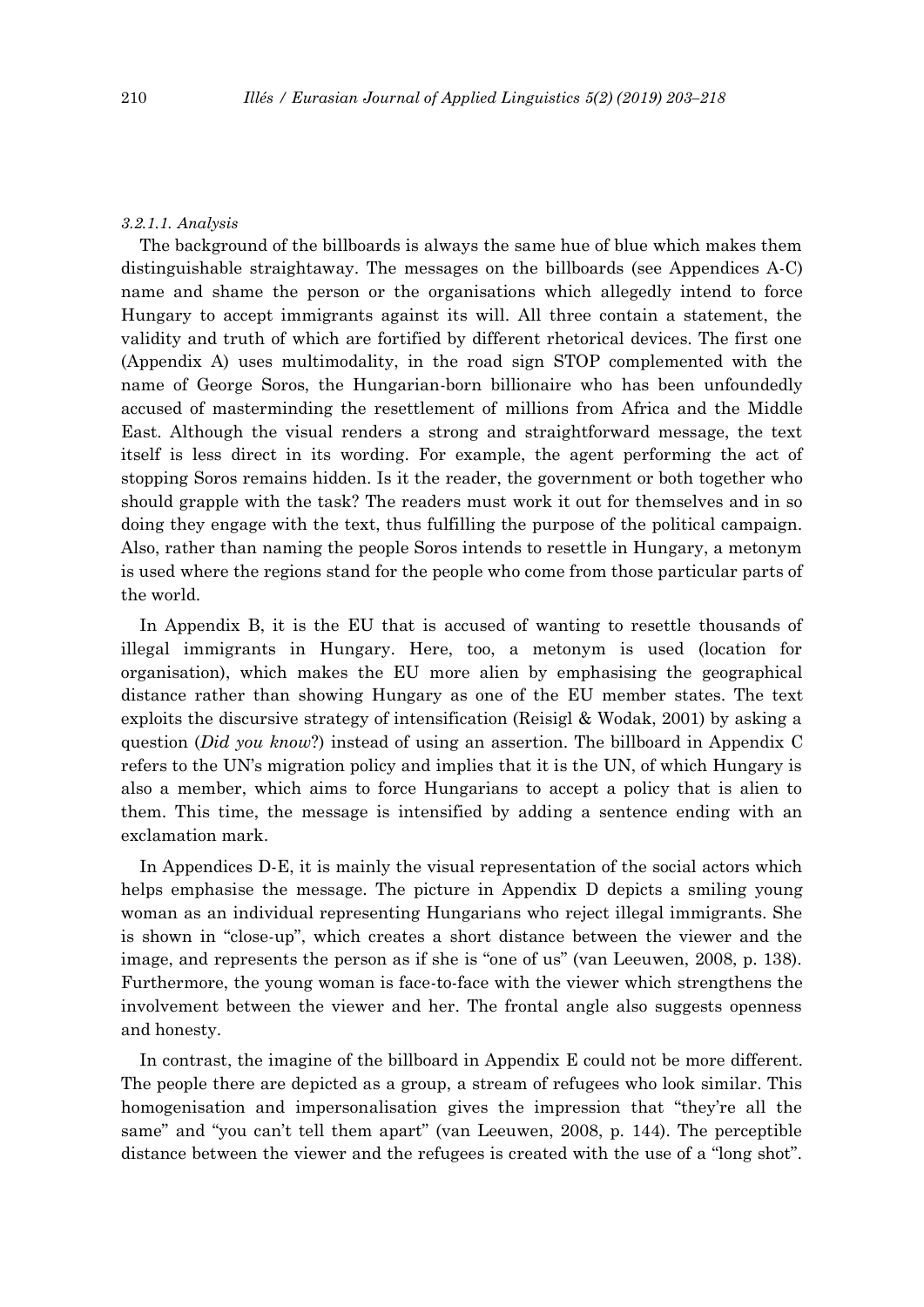The oblique angle and the high position of the viewer enable the viewer to look down on the people in the picture, thus further increasing the social distance between the immigrants and the intended audience of the image. The social distance also reflects the power relation between the social actors as "[t]o look down on someone is to exert imaginary symbolic power over that person" (van Leeuwen, 2008, p. 139). The picture of the crowd of immigrants and the reference to the continents where they may come from indicates that it is immigrants from particular cultures who are all considered as illegal and who are not welcome in Hungary.

The billboards in Appendices F and G contain directives and seemingly address immigrants rather than the Hungarian public. Both begin with the clause "If you come to Hungary" and tell immigrants to respect Hungarian culture and not to take Hungarians' jobs away. Interestingly, in both texts the informal '*tu*' (French form for familiarity between speakers, Yule, 1996) is used instead of the polite '*vu*' which would put the addresser and the addressee on an equal footing. Although the informal register usually indicates smaller distance between the interlocutors, in these two billboards the use of '*tu*' creates a power relation whereby "the more powerful speaker will tend to use the '*tu*' version to a lower, younger and less powerful addressee" (Yule, 1996, pp. 10-11), thus putting immigrants into an inferior position. The fact that the language of the text is Hungarian indicates that the intended audience is, in effect, the Hungarian public.

#### *3.2.2. Billboards: Resistance discourses*

Those who disagreed with the government's anti-migration campaigns responded in two ways: either damaged the billboards by tearing them off and painting over them or organised a counter-campaign by displaying billboards ridiculing the government's political discourse. The counter-campaign was organised by the joke political Two-Tailed Dog Party and was financed through donations by members of the public. As a result, around 500 billboards were put up nationwide (Kiss, 2016). In what follows, the analysis of some of the billboards by the Two-Tailed Dog Party will be presented.

The billboards displayed by the Two-Tailed Dog Party usually had only a brief text on them, with the pictures limited to that of the party's logo – a two-tailed dog. The layout and the colour were often the same as those of the official campaign. Whereas at the top the government billboards had "Government information" written, the Two-Tailed Dog Party put "MKKP & Thick-skin blog information", where MKKP stands for the acronym of the party in Hungarian. The name of the blog is similar in meaning to the English *thick-skinned* expression, except that the Hungarian idiom "to have a thick skin" usually refers to one's face, and carries the meaning that a person with such a skin can do nasty things without feeling remorse or guilt.

The billboard in Appendix H is a response to the one in Appendix F which warns immigrants against taking the jobs of Hungarians. The sentence on the counterbillboard presents a contradiction by juxtaposing two stereotypes: immigrants don't work and they take the locals' jobs away. Of the two stereotypes, the second one refers directly to the billboard in Appendix F. The contradiction makes the text ambiguous,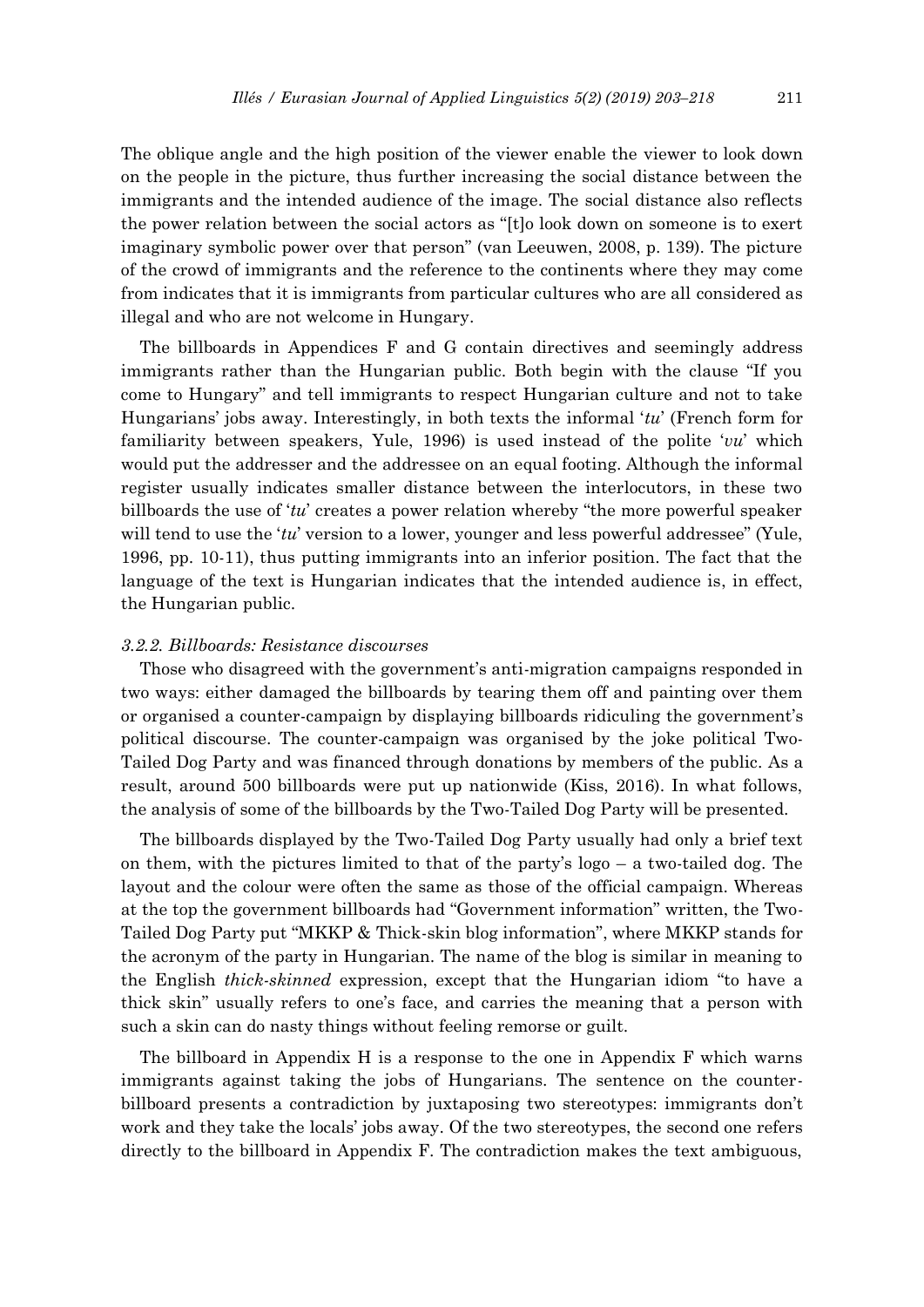and in so doing flouts Grice's (1975) maxim of manner. The implicature generated by the flout gives rise to additional meaning which, in this case, is probably the paradox of refusing entry to immigrants in a country where there is a labour shortage, partly caused by the emigration of Hungarians to other EU countries.

The billboard in Appendix I is the paraphrase of the one in Appendix G (*If you come to Hungary, you must respect our culture*). While the sentence structure is the same (if you ….. , you must ……), the addressee in the counter-campaign is the Hungarian Prime Minister who is instructed to obey the laws of Hungary: *If you are the Prime Minister of Hungary, you must observe our laws*. As in the government campaign, the informal '*tu*' is used in the address (Yule, 1996), putting the Prime Minister into an inferior position. Similarly to the government billboard, the identity of the speaker is blurred here, too. Both the government and the MKKP billboards use the first person plural where '*we*' seems to be inclusive of the people of Hungary in whose name the speakers make statements employing similar grammatical structures but with different meanings. Whereas in the case of the government billboard '*we*' includes the government and the people of Hungary, in the counter-campaign '*we*' refers to the Two-Tailed Dog Party, claiming representation of citizens, some of whom in fact provided the funding for the campaign using their own money.

The billboard in Appendix J, echoes the question of *Did you know?* of the government billboards, such as the one in Appendix B. In so doing, this text also exploits the discursive strategy of intensification (Reisigl & Wodak, 2001) but provides information (*An average Hungarian comes across more UFO's in the lifetime than immigrants*) which borders the absurd and consequently flouts Grice's maxim of quality. The implicature thus generated highlights the unfoundedness of the government's claims regarding the mass arrival of migrants into the territory of Hungary.

So far, this study has focussed on political discourse about immigration in Hungary in relation to a legal document and two billboard campaigns. In what follows the question of whether the representation of migration in Hungarian state education provides a more balanced view is addressed. In order to answer this question, the Hungarian National Core Curriculum is examined with regard to references made to migration in the document.

### *3.2.3. The National Core Curriculum (NCC)*

The NCC provides the framework for the local curricula and "specifies a) the theoretical, content-related and methodological basis of the pedagogical tasks of school education, b) the main fields and content of the subject areas to be taught" (NCC, 2012, p. 1) on all levels of primary and secondary education (from Grade 1 to Grade 12).

The NCC lays the primary emphasis on the importance of patriotism as well as on knowledge about Hungary and Hungarians, putting the knowledge of and concern with Europe and the world in second place: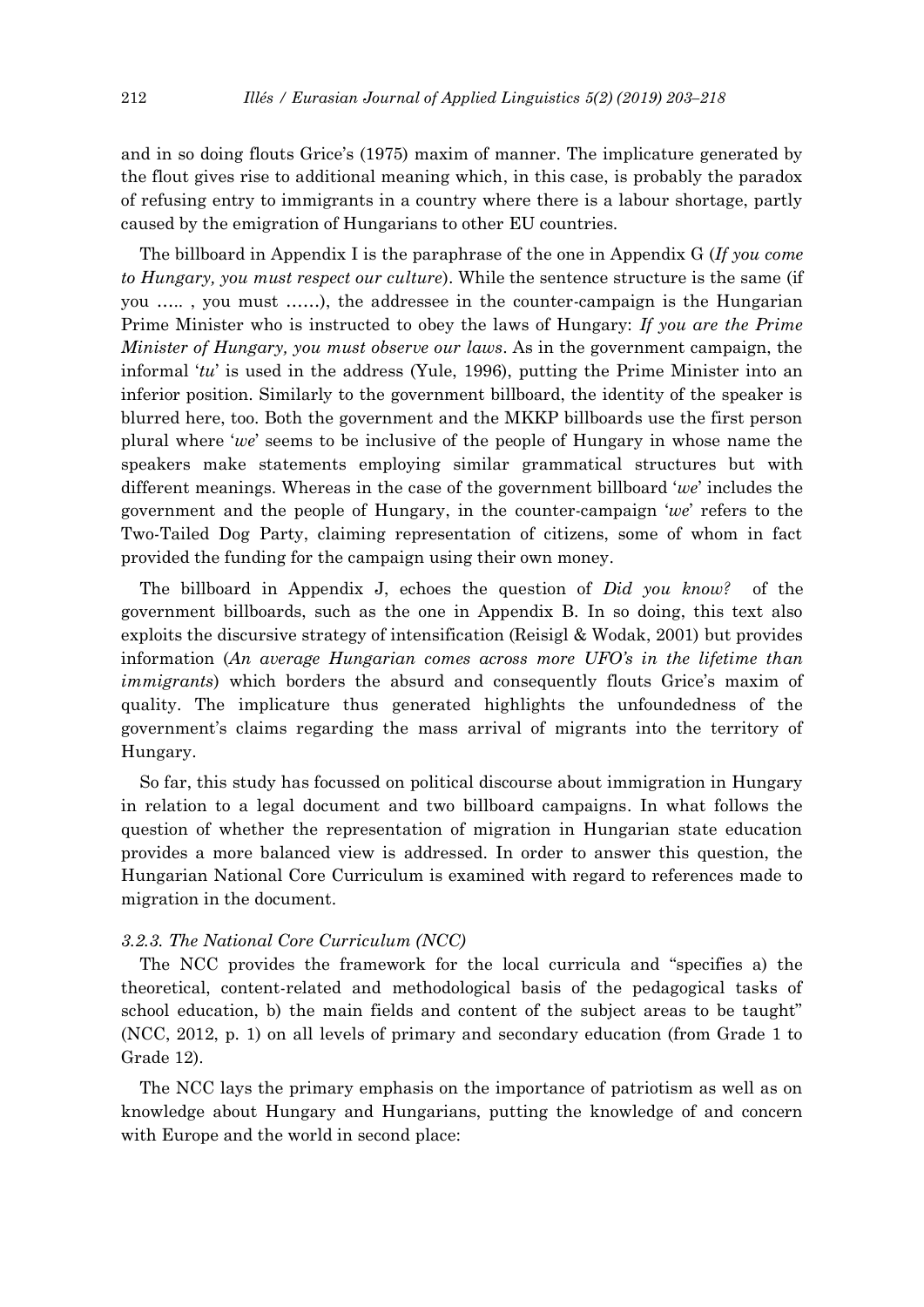The NCC prioritizes knowledge about Hungary and its wider region (the Carpathian Basin) – especially about the life of Hungarians living in the neighbouring countries – yet also lays emphasis on those content elements which underline that Hungary belongs to Europe. The NCC pays attention to global and comprehensive issues, emphasizing our shared responsibility for sustainability. (p. 8)

Learning about Hungary and its past begins in Grade 1 in Hungarian schools. For example, out of the ten topic areas to be covered in the first four years of primary school, six are linked to Hungarian culture and history. They include national festivals and symbols, legends, historical figures and famous Hungarians in the 19th and 20th century (pp. 84-85).

Migration receives less attention, and the word itself occurs six times in the document, mainly in relation to history. There are three mentions of migration with reference to early Hungarian and European history (p. 86). As for contemporary issues, migration features in the discussion of population and demography for 9-12 graders (p. 85) and in geography within the topic of the organisation and operation of world economy (p. 153), where workforce migration is mentioned as one aspect of social and economic mobility. Emigration appears in one instance, in connection with the teaching of "the literature of the Carpathian Basin and the emigration" (p. 45). However, there is no mention of immigration or refugees in the document. On the whole, migration in the NCC is treated either as a historical fact or as a global issue which makes migration distant from the students' immediate reality both in time and place. Such an approach then does not officially provide an opportunity for the students to engage individually and address current migration-related questions, including the paradox of the ubiquity of migrant discourse and the absence of immigrants in the country.

Apart from school subjects such as ethics, in the NCC it is the teaching of foreign languages where intercultural understanding and the appreciation of cultural diversity are among the skills to be developed (p. 21). The aim of foreign language teaching is for students to acquire "the general knowledge of the target language and intercultural competence: students must be able to interpret the differences between and similarities of their own culture and other cultures, and become more open and sensitive to other cultures" (p. 48). The reason for including culture in the curriculum is that "[l]anguage cannot be separated from the culture where it has evolved and exists" (p. 49) and, therefore, it is important that students familiarise themselves with the target culture and develop intercultural awareness.

In the NCC, the languages in public education are taught as foreign languages, with English being no exception. Teaching English as a foreign language, however, does not take into account the fact that nowadays English predominantly functions as a global lingua franca with non-native users constituting the majority of speakers (Graddol, 1997). This being the case, English cannot be linked up with any particular culture, which makes it different from other languages in language education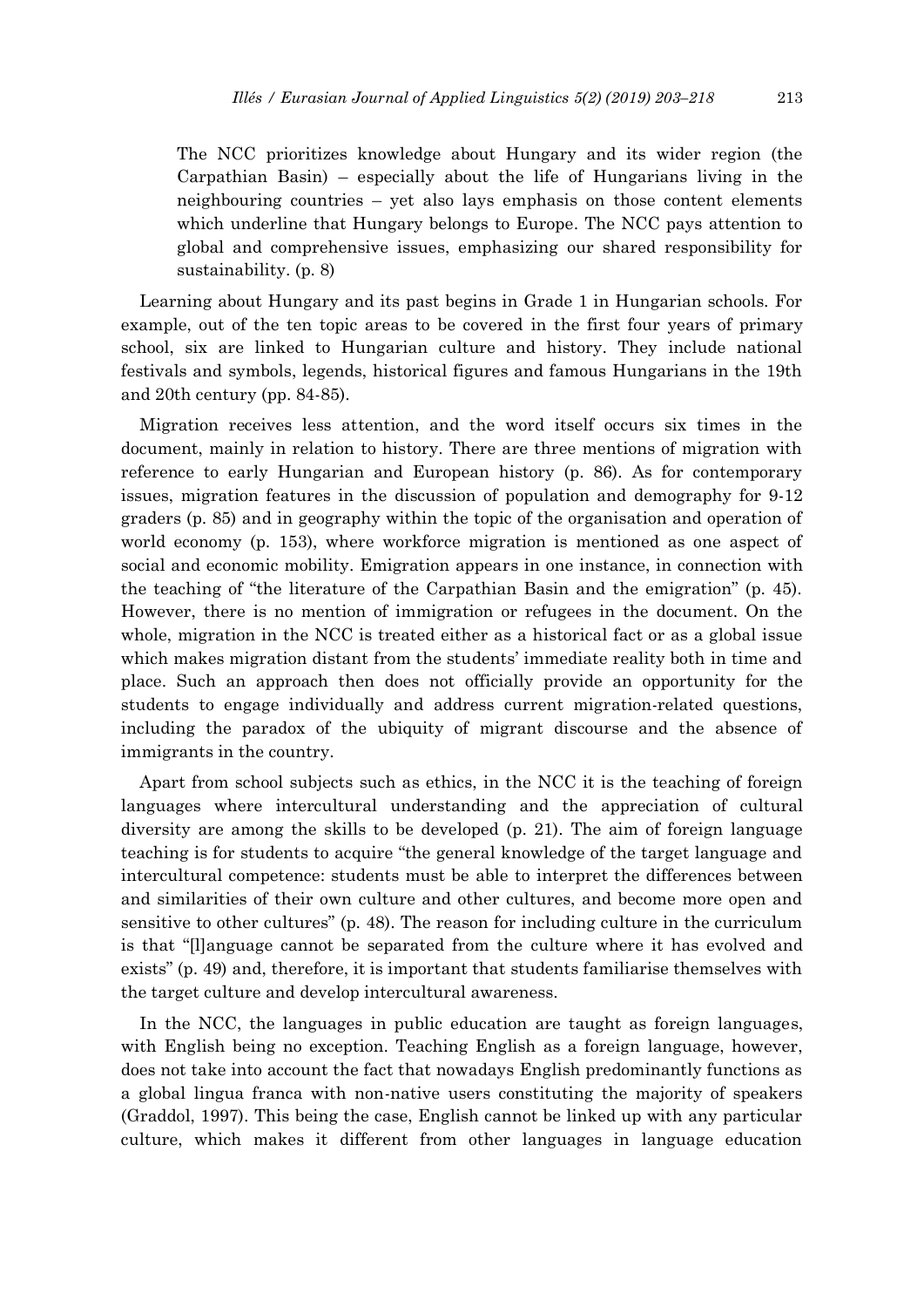(Seidlhofer, 2012). Focussing on one or two English-speaking cultures which are traditionally seen as relevant and targeting communication with their native speakers does not prepare learners for what they have to cope with outside of the classroom. In contrast, adopting an approach which promotes the teaching of English as a lingua franca could encourage Hungarian students to become competent speakers of the language in communication with a variety of English users, including those who flee to Hungary from war and persecution.

### **4. Conclusions**

In the Hungarian political discourse, the notions of migration and immigration are conflated and are used interchangeably, and separately from emigration. In both the legislative package proposal and the government billboards under examination, (im)migration is seen as an illegal activity forced on Hungarians by George Soros, the EU or the United Nation. Migration is, therefore, perceived as a threat inflicted by impersonalised masses of (im)migrants who arrive from cultures which are very different from that of Hungary's. The result is an overall negative representation of (im)migration which is likely to evoke negative emotions, including fear and anxiety, among the Hungarian population. The billboards of the counter-campaign aim to allay that fear by making fun of the government's rhetoric.

The examination of the Hungarian National Core Curriculum shows that migration occupies a marginal position in the document, and is more of a historical issue than a problem of current concern. In addition, the NCC does not recognise the dominant function of English as a lingua franca and consequently fails to exploit the potential ELF may have for the development of tolerance and interest in people who are different. The task of improving understanding about migration by showing the human side of it thus remains with the individual teachers.

#### **References**

- Catalano, T. (2016). *Talking about global migration: Implications for language teaching*. Bristol: Multilingual Matters.
- Fairclough, N., & Wodak, R. (1997). Critical discourse analysis. In T. A. van Dijk (Ed.), *Discourse and social interaction* (pp. 258-284). London: Sage.
- Gibbons, J. (2003). *Forensic linguistics: An introduction to language in the legal system.* Oxford, England: Blackwell Publishing.
- Government of Hungary (2012). National Core Curriculum. *Magyar Közlöny* [Official Journal of Hungary] Retrieved from regi.ofi.hu/download.php?docID=5846
- Gödri, I., Soltész, B., & Bodacz-Nagy, B. (2014). Immigration or emigration country? Migration trends and their socio-economic background in Hungary: A longer-term historical perspective. *Working Papers on Population, Family and Welfare, 19*. Budapest: Hungarian Demographic Research Institute.
- Graddol, D. (1997). *The future of English?* London: The British Council.
- Grice, P. (1975). Logic and conversation. In P. Cole and J. Morgan (Eds.), *Syntax and semantics 3: Speech acts* (pp. 41-58). New York: Academic Press.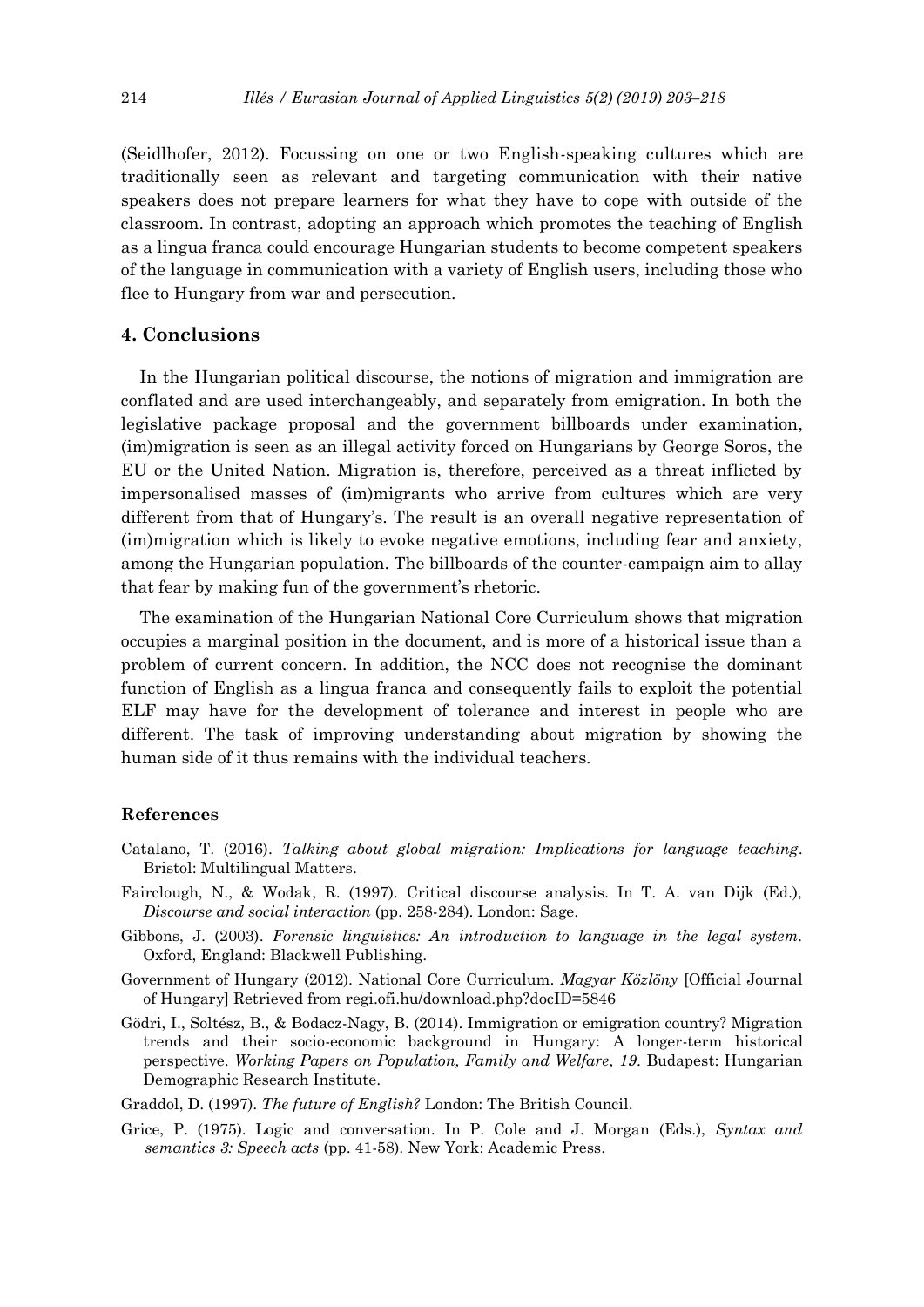- Guido, M. G. (2012). ELF authentication and accommodation strategies in crosscultural immigration encounters. *Journal of English as a Lingua Franca, 1*(1-2), 219-240.
- *Magyarország kormányának javaslata a Stop Soros törvénycsomagról* [The Hungarian government's proposal on the Stop Soros legislative package] (2018) Retrieved from http://www.kormany.hu/download/c/9a/41000/STOP%20SOROS%20T%C3%96RV%C3%89N YCSOMAG.pdf
- Hart, C. (2010). *Critical discourse analysis and cognitive science: New perspectives on immigration discourse.* Basingstoke, UK: Palgrave Macmillan.
- International Organization for Migration (n.d.). *Migration issues in Hungary.* Retrieved from http://www.iom.hu/migration-issues-hungary
- KhosraviNik, M. (2010). The representation of refugees, asylum seekers and immigrants in British newspapers: A critical discourse analysis. *Journal of Language and Politics, 9*(1), 1- 28.
- Kiss, E. (2016). "The Hungarians have decided: They do not want illegal migrants": Media representation of the Hungarian governmental anti-immigration campaign. *Acta Humana, 2016*(6), 45-77.
- KSH Hungarian Central Statistical Office (n.d.) *Population and vital events*. Retrieved from http://www.ksh.hu/stadat\_annual\_1.
- Reisigl, M., & Wodak, R. (2009). The discourse-historical approach (DHA). In R. Wodak & M. Meyer (Eds.), *Methods of critical discourse analysis* (2nd ed.) (pp. 87-121). London: Sage.
- Seidlhofer, B. (2012). The challenge of English as a lingua franca. *Anglistik: International Journal of English Studies, 23*(1), 73-86.
- van Leeuwen, T. (2008). *Discourse and practice: New tools for critical discourse analysis.* Oxford: Oxford University Press.
- Yule, G. (1996). *Pragmatics*. Oxford: Oxford University Press.

## **Appendix A.**



Soros would like to resettle millions from Africa and the Middle East **Appendix B.** 

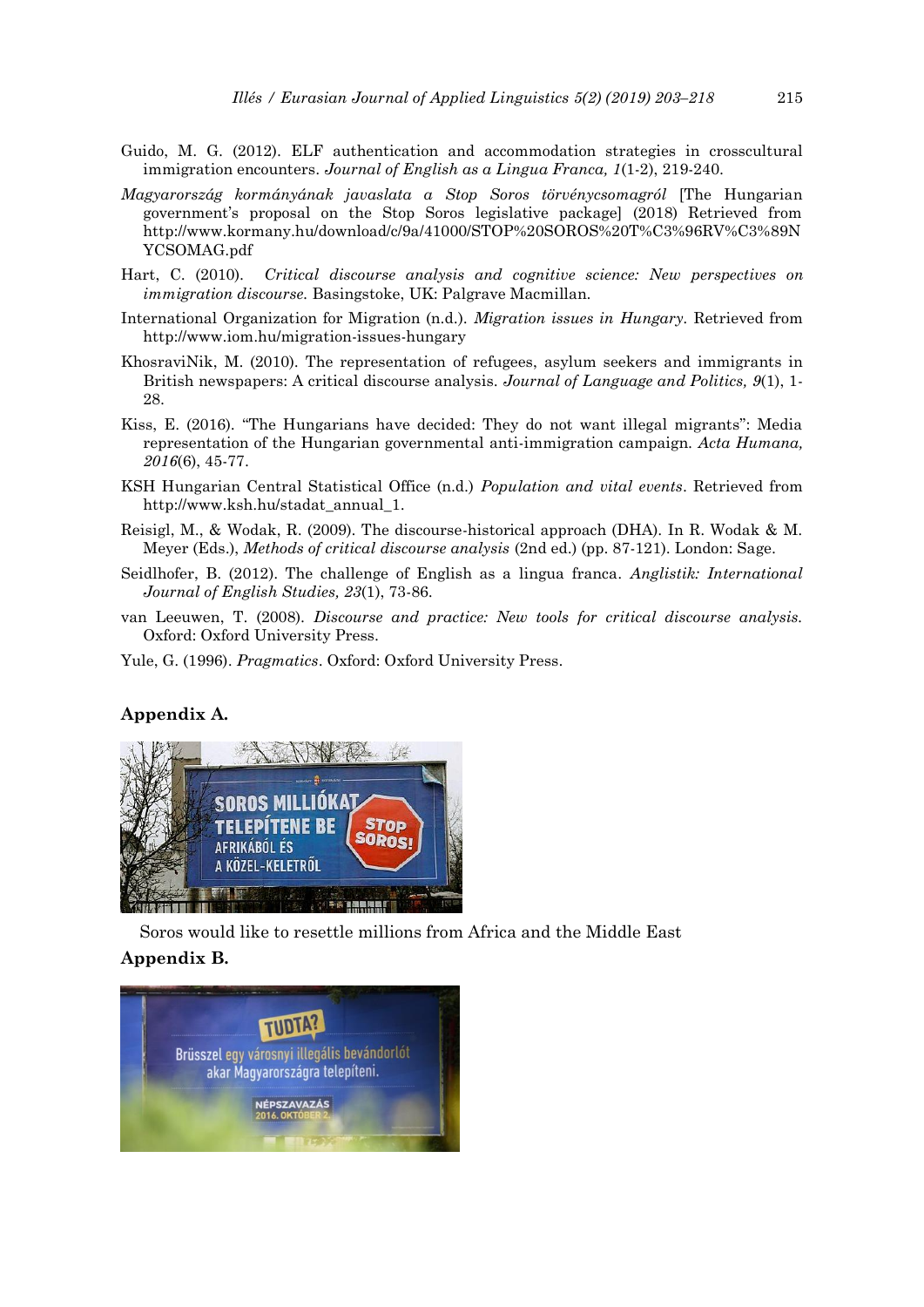Did you know? Brussels wants to resettle so many illegal immigrants that could fill a town in Hungary.

## **Appendix C.**



The UN wants us to continually accept migrants.

Hungary decides, not the UN!

## **Appendix D.**



We don't want illegal immigrants! The Hungarian reforms work!

## **Appendix E.**

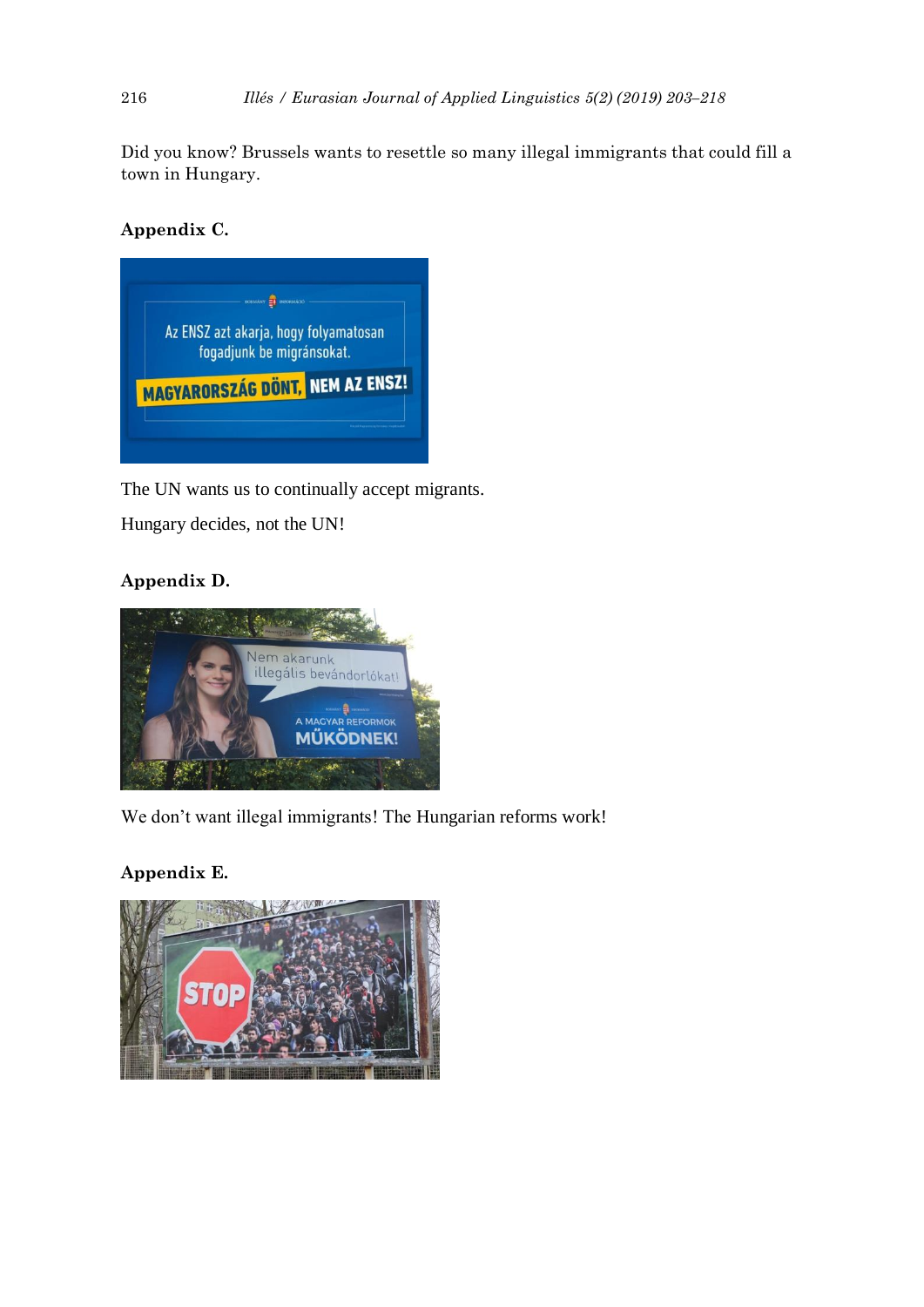## **Appendix F.**



If you come to Hungary, you mustn't take away Hungarians' jobs!

## **Appendix G.**



If you come to Hungary, you must respect our culture!

## **Appendix H.**



Immigrants don't work and take our jobs